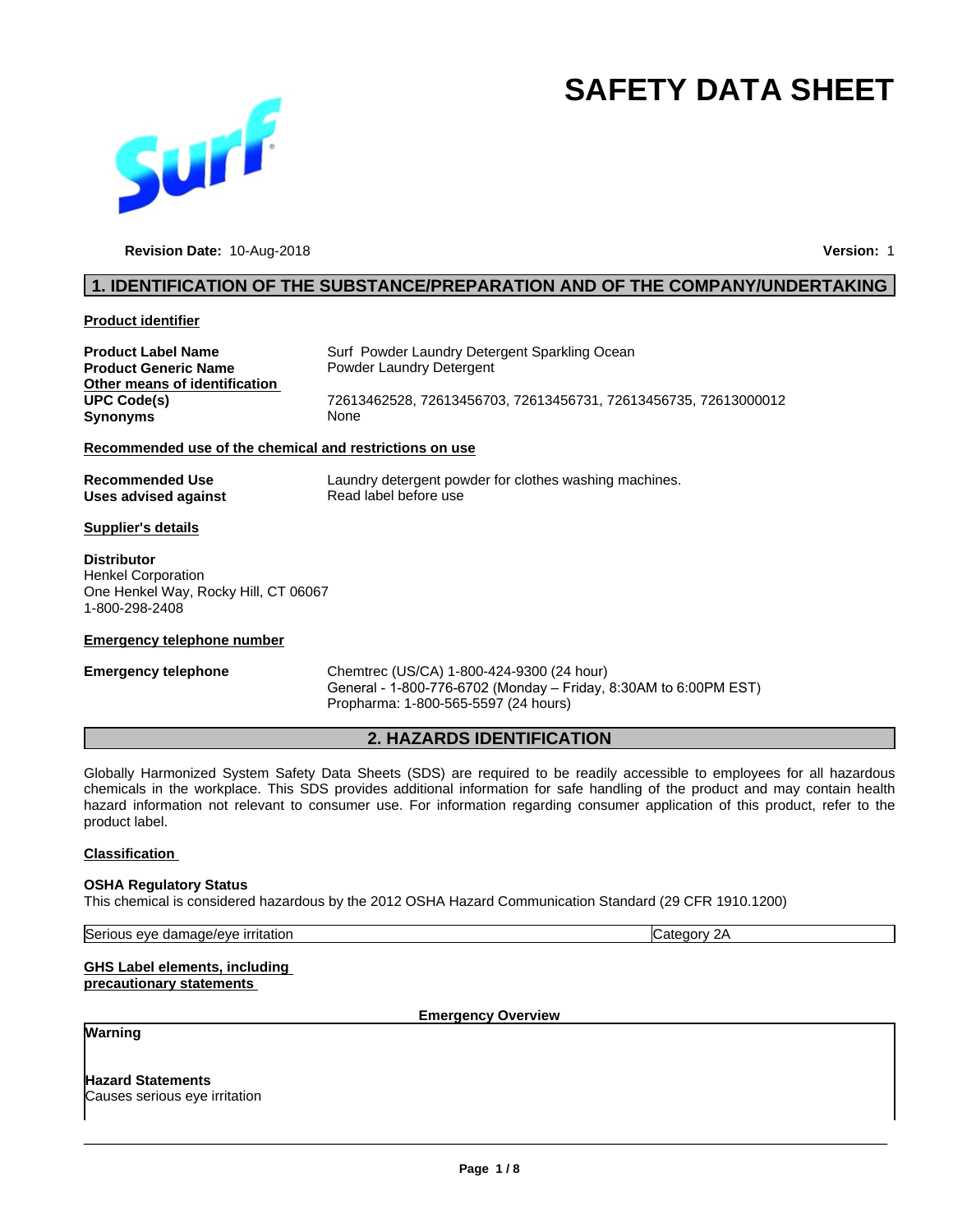

#### **Precautionary Statements - Prevention**

Wash face, hands and any exposed skin thoroughly after handling Wear eye/face protection

#### **Precautionary Statements - Response**

Get medical advice/attention if you feel unwell IF IN EYES: Rinse cautiously with water for several minutes. Remove contact lenses, if present and easy to do. Continue rinsing If eye irritation persists: Get medical advice/attention

 $\overline{\phantom{a}}$  ,  $\overline{\phantom{a}}$  ,  $\overline{\phantom{a}}$  ,  $\overline{\phantom{a}}$  ,  $\overline{\phantom{a}}$  ,  $\overline{\phantom{a}}$  ,  $\overline{\phantom{a}}$  ,  $\overline{\phantom{a}}$  ,  $\overline{\phantom{a}}$  ,  $\overline{\phantom{a}}$  ,  $\overline{\phantom{a}}$  ,  $\overline{\phantom{a}}$  ,  $\overline{\phantom{a}}$  ,  $\overline{\phantom{a}}$  ,  $\overline{\phantom{a}}$  ,  $\overline{\phantom{a}}$ 

#### **Precautionary Statements - Storage**

Store in a well-ventilated place. Keep container tightly closed

#### **Precautionary Statements - Disposal**

Disposal should be in accordance with applicable regional, national and local laws and regulations.

#### **Hazards not otherwise classified (HNOC)**

Not applicable

## **Other information**

- May be harmful if swallowed
- May be harmful in contact with skin General Hazards No information available

#### **3. COMPOSITION/INFORMATION ON INGREDIENTS**

| <b>Chemical Name</b>                                        | CAS-No     | Weight % | <b>Trade Secret</b> |
|-------------------------------------------------------------|------------|----------|---------------------|
| carbonate<br>Sodium                                         | 497-19-8   | 70<br>30 |                     |
| . ETHOXYL<br><b>ATED</b><br>$C10-16.$<br>'' COHOLS.<br>ALCO | 68002-97-1 |          |                     |

\*The exact percentage (concentration) of composition has been withheld as a trade secret

#### **4. FIRST AID MEASURES**

#### **First aid measures for different exposure routes**

| <b>General advice</b>             | If symptoms persist, call a physician.                                                                                                                                             |
|-----------------------------------|------------------------------------------------------------------------------------------------------------------------------------------------------------------------------------|
| Eye contact                       | Immediately flush with plenty of water. After initial flushing, remove any contact lenses and<br>continue flushing for at least 15 minutes. If symptoms persist, call a physician. |
| <b>Skin contact</b>               | Wash off immediately with soap and plenty of water. If skin irritation persists, call a<br>physician.                                                                              |
| <b>Toxic - Inhalation</b>         | Move to fresh air. If symptoms persist, call a physician.                                                                                                                          |
| Ingestion                         | Clean mouth with water and drink afterwards plenty of water. Do NOT induce vomiting. If<br>symptoms persist, call a physician.                                                     |
| <b>Protection of First-aiders</b> | Use personal protective equipment.                                                                                                                                                 |
|                                   |                                                                                                                                                                                    |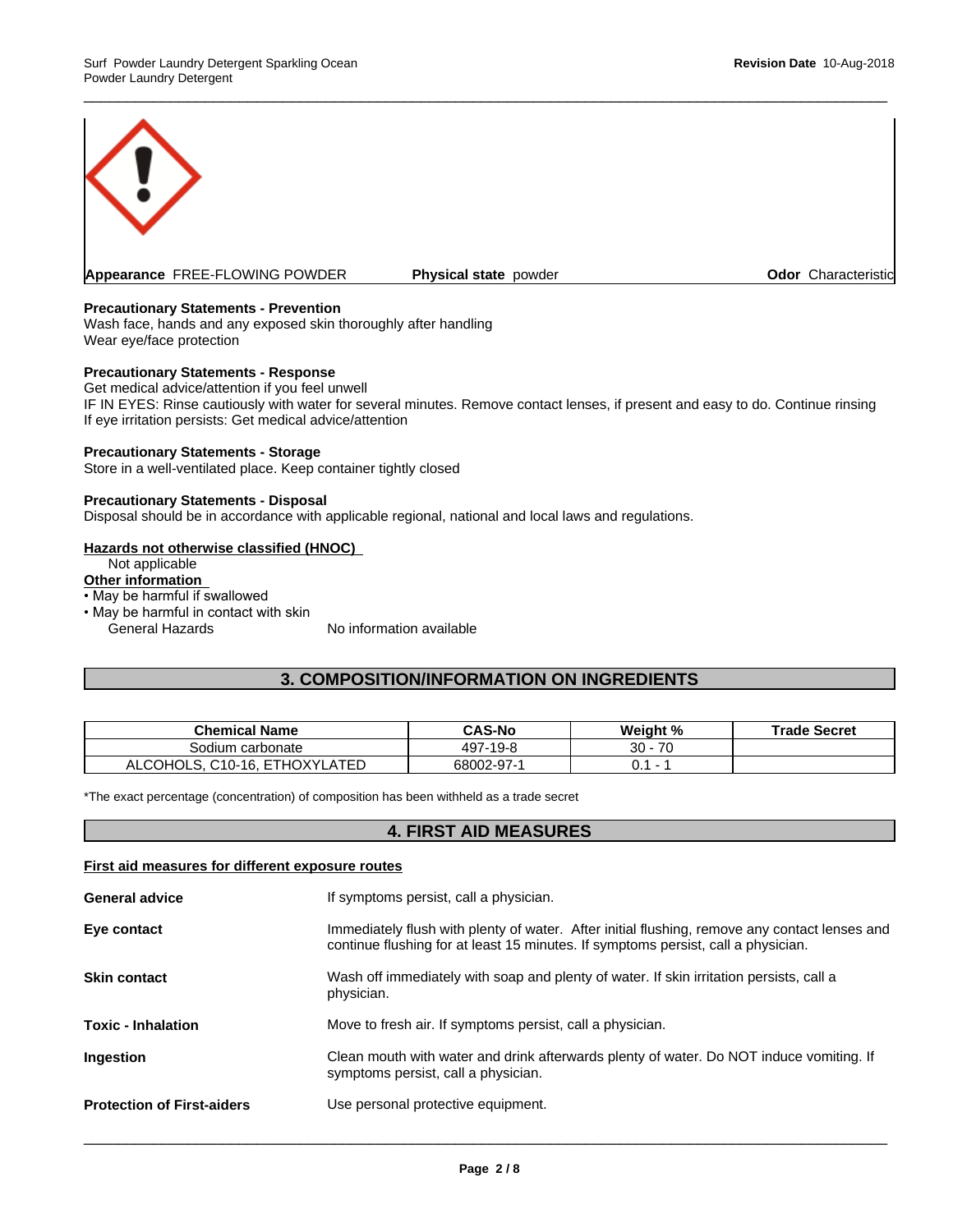# **Most important symptoms/effects, acute and delayed Main Symptoms** None under normal use conditions. **Indication of immediate medical attention and special treatment needed, if necessary Notes to physician** Treat symptomatically. **5. FIRE-FIGHTING MEASURES Suitable Extinguishing Media** Use extinguishing measures that are appropriate to local circumstances and the surrounding environment. **Unsuitable Extinguishing Media** No information available. **Specific hazards arising from the chemical** None known. **Hazardous Combustion Products** Not applicable. **Explosion Data Sensitivity to Mechanical Impact** None. **Sensitivity to Static Discharge** None. **Protective Equipment and Precautions for Firefighters** As in any fire, wear self-contained breathing apparatus pressure-demand, MSHA/NIOSH (approved or equivalent) and full protective gear. **6. ACCIDENTAL RELEASE MEASURES Personal precautions, protective equipment and emergency procedures Personal precautions** Use personal protective equipment. Avoid contact with the skin and the eyes. **Advice for emergency responders** For personal protection see section 8. **Environmental precautions Environmental precautions** Prevent further leakage or spillage if safe to do so. See Section 12 for additional Ecological Information. **Methods and materials for containment and cleaning up Methods for Containment** Prevent further leakage or spillage if safe to do so. **Methods for cleaning up** Pick up and transfer to properly labeled containers. Clean contaminated surface thoroughly. **7. HANDLING AND STORAGE Precautions for safe handling Advice on safe handling** Ensure adequate ventilation.

 $\overline{\phantom{a}}$  ,  $\overline{\phantom{a}}$  ,  $\overline{\phantom{a}}$  ,  $\overline{\phantom{a}}$  ,  $\overline{\phantom{a}}$  ,  $\overline{\phantom{a}}$  ,  $\overline{\phantom{a}}$  ,  $\overline{\phantom{a}}$  ,  $\overline{\phantom{a}}$  ,  $\overline{\phantom{a}}$  ,  $\overline{\phantom{a}}$  ,  $\overline{\phantom{a}}$  ,  $\overline{\phantom{a}}$  ,  $\overline{\phantom{a}}$  ,  $\overline{\phantom{a}}$  ,  $\overline{\phantom{a}}$ 

#### **Conditions for safe storage, including any incompatibilities**

| Technical measures/Storage | Keep out of the reach of children. Keep in properly labeled containers. Keep containers |
|----------------------------|-----------------------------------------------------------------------------------------|
| conditions                 | tightly closed in a cool, well-ventilated place.                                        |
| Packaging material         | Keep consumer product in packaging product is initially sold in.                        |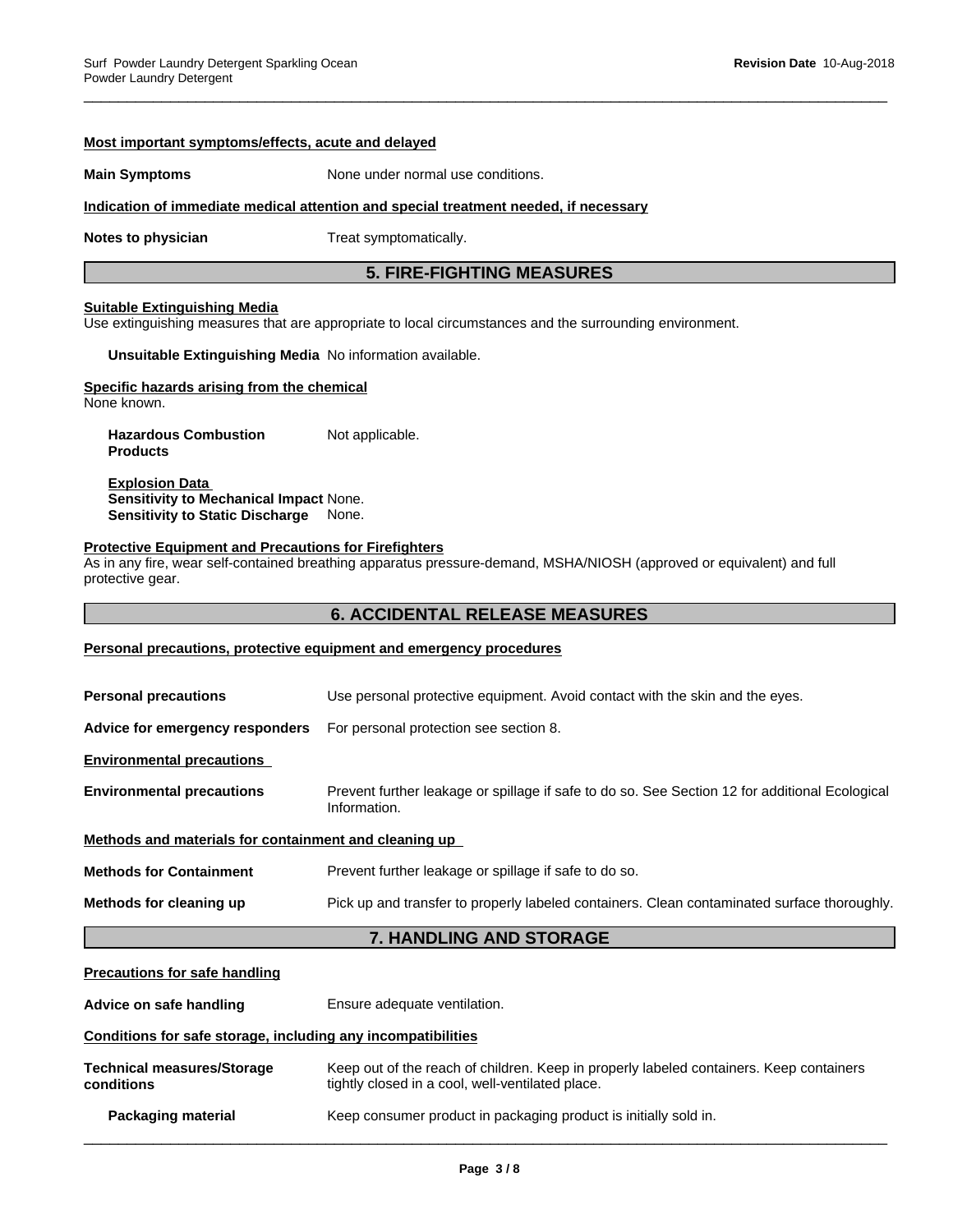**Incompatible products** None known based on information supplied.

#### **8. EXPOSURE CONTROLS/PERSONAL PROTECTION**

 $\overline{\phantom{a}}$  ,  $\overline{\phantom{a}}$  ,  $\overline{\phantom{a}}$  ,  $\overline{\phantom{a}}$  ,  $\overline{\phantom{a}}$  ,  $\overline{\phantom{a}}$  ,  $\overline{\phantom{a}}$  ,  $\overline{\phantom{a}}$  ,  $\overline{\phantom{a}}$  ,  $\overline{\phantom{a}}$  ,  $\overline{\phantom{a}}$  ,  $\overline{\phantom{a}}$  ,  $\overline{\phantom{a}}$  ,  $\overline{\phantom{a}}$  ,  $\overline{\phantom{a}}$  ,  $\overline{\phantom{a}}$ 

#### **Control parameters**

| <b>Exposure Guidelines</b>                    |                                                                        |                                                                                                                                                                       |                   |  |
|-----------------------------------------------|------------------------------------------------------------------------|-----------------------------------------------------------------------------------------------------------------------------------------------------------------------|-------------------|--|
| <b>Chemical Name</b>                          | <b>ACGIH TLV</b>                                                       | <b>OSHA PEL</b>                                                                                                                                                       | <b>NIOSH IDLH</b> |  |
| Sodium aluminosilicate (zeolite)<br>1344-00-9 | TWA: 1 mg/m <sup>3</sup> respirable<br>particulate matter              |                                                                                                                                                                       |                   |  |
| <b>Appropriate engineering controls</b>       |                                                                        |                                                                                                                                                                       |                   |  |
| <b>Engineering Measures</b>                   | Showers<br>Eyewash stations<br>Ventilation systems.                    |                                                                                                                                                                       |                   |  |
|                                               | Individual protection measures, such as personal protective equipment  |                                                                                                                                                                       |                   |  |
| <b>Eye/Face Protection</b>                    |                                                                        | Safety glasses with side-shields.                                                                                                                                     |                   |  |
| Skin and body protection                      |                                                                        | No special protective equipment required.                                                                                                                             |                   |  |
| <b>Respiratory protection</b>                 |                                                                        | No special protective equipment required. If exposure limits are exceeded or irritation is<br>experienced, NIOSH/MSHA approved respiratory protection should be worn. |                   |  |
| <b>Hygiene measures</b>                       | Handle in accordance with good industrial hygiene and safety practice. |                                                                                                                                                                       |                   |  |

## **9. PHYSICAL AND CHEMICAL PROPERTIES**

#### **Physical and chemical properties**

| <b>Physical state</b>                                          | powder                   |                       |                          |
|----------------------------------------------------------------|--------------------------|-----------------------|--------------------------|
| Appearance                                                     | FREE-FLOWING POWDER      | Odor                  | Characteristic           |
| Color                                                          | white                    | <b>Odor threshold</b> | No information available |
|                                                                |                          |                       |                          |
| <b>Property</b>                                                | Values                   | Remarks • Method      |                          |
| рH                                                             | 11.0                     | PH - 1% SOLUTION      |                          |
| <b>Melting point</b>                                           | No information available |                       |                          |
| <b>Boiling point/boiling range</b>                             | No information available |                       |                          |
| <b>Flash Point</b>                                             | No information available |                       |                          |
| <b>Evaporation rate</b>                                        | No information available |                       |                          |
| Flammability (solid, gas)                                      | No information available |                       |                          |
| <b>Flammability Limits in Air</b>                              |                          |                       |                          |
| <b>Upper Flammability Limit</b>                                | No information available |                       |                          |
| <b>Lower Flammability Limit</b>                                | No information available |                       |                          |
| Vapor pressure                                                 | No information available |                       |                          |
| Vapor density                                                  | No information available |                       |                          |
| <b>Specific Gravity</b>                                        | No information available |                       |                          |
| <b>Water solubility</b>                                        | Soluble in water         |                       |                          |
| Solubility in other solvents                                   | No information available |                       |                          |
| Partition coefficient: n-octanol/waterNo information available |                          |                       |                          |
| <b>Autoignition temperature</b>                                | No information available |                       |                          |
| <b>Decomposition temperature</b>                               | No information available |                       |                          |
| <b>Viscosity, kinematic</b>                                    | No information available |                       |                          |
| Viscosity, dynamic                                             | No information available |                       |                          |
| <b>Explosive properties</b>                                    | No information available |                       |                          |
| <b>Oxidizing Properties</b>                                    | No information available |                       |                          |
| <b>Other information</b>                                       |                          |                       |                          |
| Softening point                                                | No information available |                       |                          |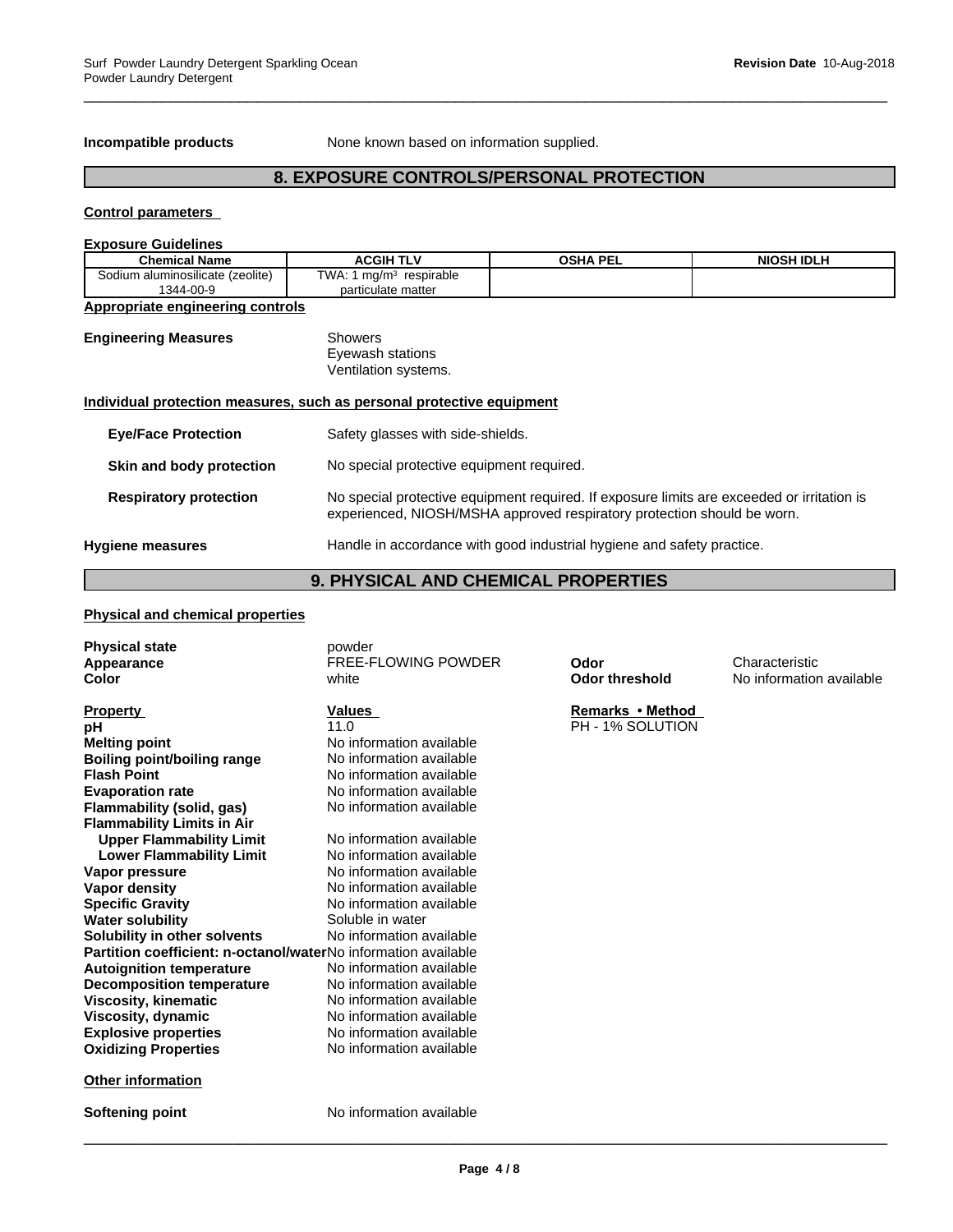# **Density**

**Molecular weight** No information available **VOC Content(%)**<br> **Density**<br>  $0.475$ **Bulk Density** No information available

## **10. STABILITY AND REACTIVITY**

 $\overline{\phantom{a}}$  ,  $\overline{\phantom{a}}$  ,  $\overline{\phantom{a}}$  ,  $\overline{\phantom{a}}$  ,  $\overline{\phantom{a}}$  ,  $\overline{\phantom{a}}$  ,  $\overline{\phantom{a}}$  ,  $\overline{\phantom{a}}$  ,  $\overline{\phantom{a}}$  ,  $\overline{\phantom{a}}$  ,  $\overline{\phantom{a}}$  ,  $\overline{\phantom{a}}$  ,  $\overline{\phantom{a}}$  ,  $\overline{\phantom{a}}$  ,  $\overline{\phantom{a}}$  ,  $\overline{\phantom{a}}$ 

#### **Reactivity**

Not expected

#### **Chemical stability**

Stable under recommended storage conditions.

#### **Possibility of hazardous reactions**

None under normal processing.

#### **Hazardous Polymerization** None under normal processing.

#### **Conditions to Avoid**

Extremes of temperature and direct sunlight.

#### **Incompatible Materials**

None known.

#### **Hazardous Decomposition Products**

None known.

## **11. TOXICOLOGICAL INFORMATION**

#### **Information on likely routes of exposure**

| <b>Product Information</b><br>There is no data available for this product |                                                     |
|---------------------------------------------------------------------------|-----------------------------------------------------|
| <b>Toxic - Inhalation</b>                                                 | Not an expected route of exposure.                  |
| Eye contact                                                               | May cause irritation.                               |
| <b>Skin contact</b>                                                       | Prolonged contact may cause redness and irritation. |
| Ingestion                                                                 | May be harmful if swallowed.                        |

**Component Information**

#### **Information on toxicological effects**

#### **Delayed and immediate effects as well as chronic effects from short and long-term exposure**

| <b>Skin corrosion/irritation</b> | No known effect. |
|----------------------------------|------------------|
| Eye damage/irritation            | No known effect. |
| <b>Sensitization</b>             | No known effect. |
| Germ cell mutagenicity           | No known effect. |
| Carcinogenicity                  | No known effect. |
| <b>Reproductive toxicity</b>     | No known effect. |
| <b>Developmental Toxicity</b>    | No known effect. |
| <b>STOT - single exposure</b>    | No known effect. |
| <b>STOT - repeated exposure</b>  | No known effect. |
| <b>Chronic toxicity</b>          | No known effect. |
| <b>Aspiration hazard</b>         | No known effect. |

**Numerical measures of toxicity - Product Information**

**The following values are calculated based on chapter 3.1 of the GHS document** .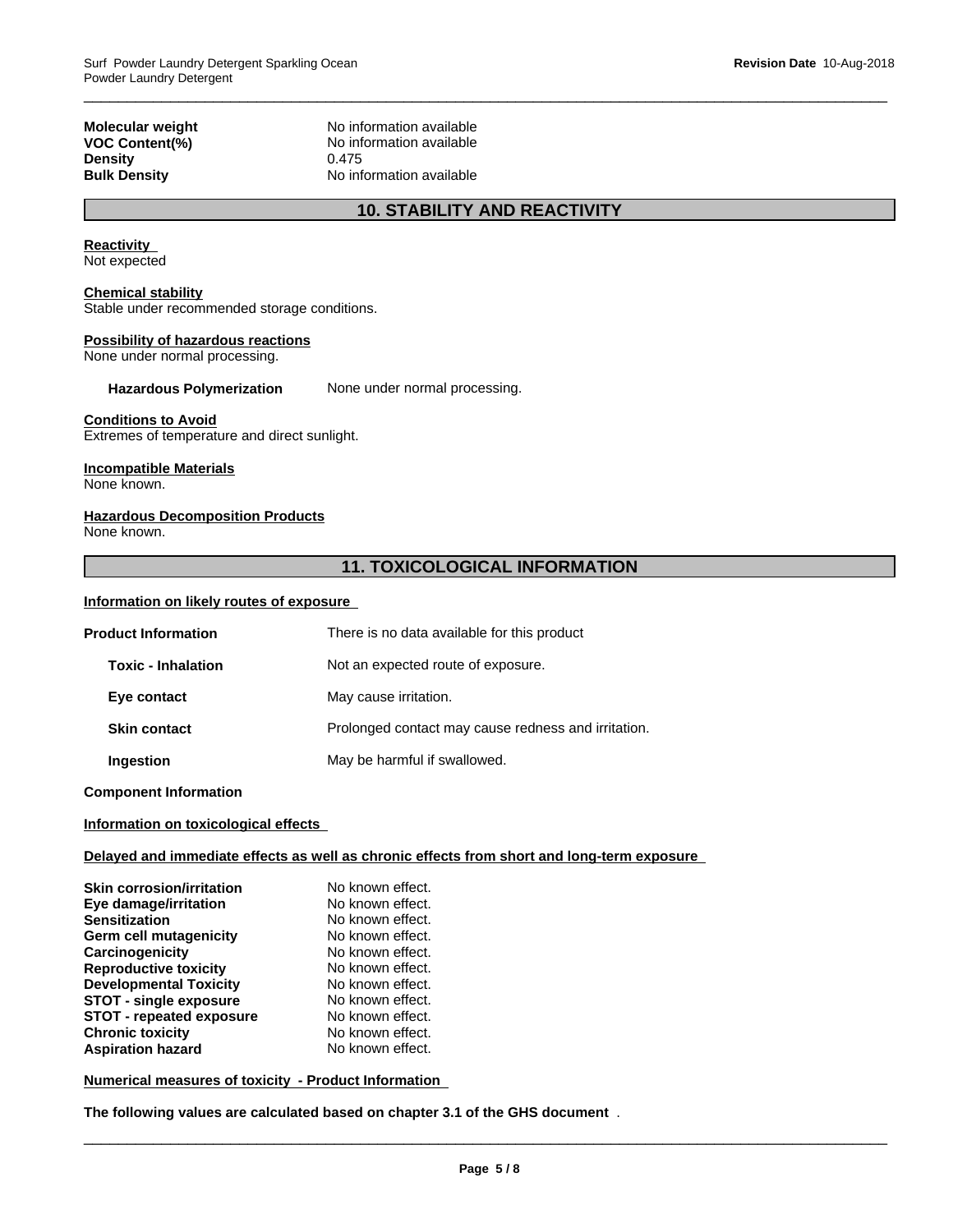#### **ATEmix (oral)** 3384 mg/kg<br> **ATEmix (dermal)** 3491 mg/kg **ATEmix** (dermal)

#### **12. ECOLOGICAL INFORMATION**

 $\overline{\phantom{a}}$  ,  $\overline{\phantom{a}}$  ,  $\overline{\phantom{a}}$  ,  $\overline{\phantom{a}}$  ,  $\overline{\phantom{a}}$  ,  $\overline{\phantom{a}}$  ,  $\overline{\phantom{a}}$  ,  $\overline{\phantom{a}}$  ,  $\overline{\phantom{a}}$  ,  $\overline{\phantom{a}}$  ,  $\overline{\phantom{a}}$  ,  $\overline{\phantom{a}}$  ,  $\overline{\phantom{a}}$  ,  $\overline{\phantom{a}}$  ,  $\overline{\phantom{a}}$  ,  $\overline{\phantom{a}}$ 

**Ecotoxicity** 

#### **Persistence and degradability**

No information available.

#### **Bioaccumulation**

No information available.

#### **Mobility**

| <b>Chemical Name</b>          | <b>Partition coefficient</b> |
|-------------------------------|------------------------------|
| Sodium carbonate              | -                            |
| 497-19-8                      |                              |
| ALCOHOLS, C10-16, ETHOXYLATED |                              |
| 68002-97-1                    |                              |

**Other adverse effects** No information available

#### **13. DISPOSAL CONSIDERATIONS**

#### **Waste treatment**

| <b>Waste Disposal Methods</b> | Disposal should be in accordance with applicable regional, national and local laws and<br>regulations. |
|-------------------------------|--------------------------------------------------------------------------------------------------------|
| Contaminated packaging        | Do not re-use empty containers.                                                                        |

#### **California Hazardous Waste Codes**

| <b>Chemical Name</b>                        | California Hazardous Waste Status |
|---------------------------------------------|-----------------------------------|
| Sodium carbonate<br>497-19-8                | Corrosive                         |
| ALCOHOLS, C10-16, ETHOXYLATED<br>68002-97-1 |                                   |

#### **14. TRANSPORT INFORMATION**

**DOT** Not regulated

| <b>IATA</b> | Not regulated |
|-------------|---------------|
| <b>IMDG</b> | Not regulated |

|                           | <b>15. REGULATORY INFORMATION</b> |
|---------------------------|-----------------------------------|
| International Inventories |                                   |
| <b>TSCA</b>               | $\overline{\phantom{0}}$          |
| <b>DSL/NDSL</b>           | $\overline{\phantom{0}}$          |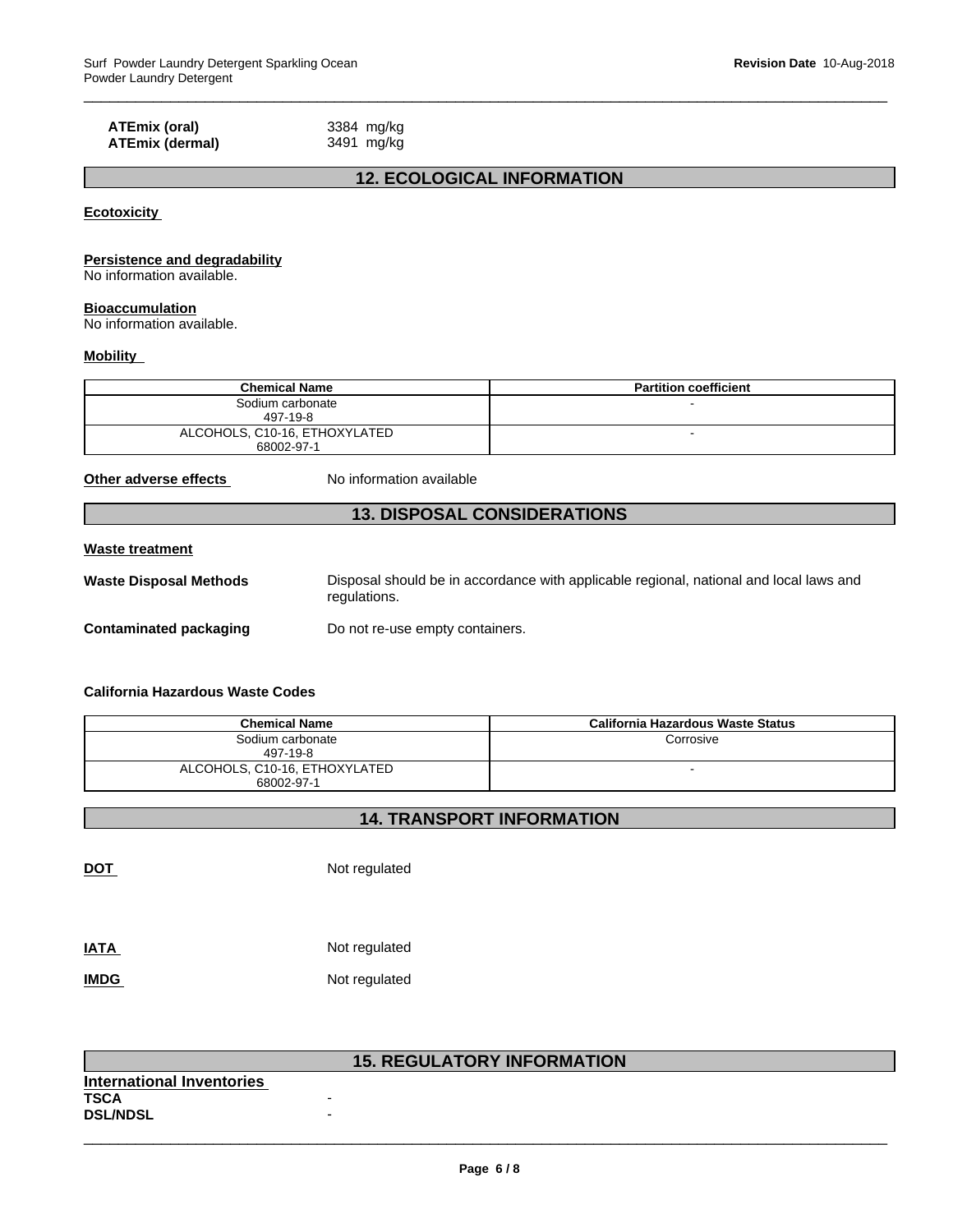#### **Legend:**

**TSCA** - United States Toxic Substances Control Act Section 8(b) Inventory **DSL/NDSL** - Canadian Domestic Substances List/Non-Domestic Substances List **EINECS/ELINCS** - European Inventory of Existing Commercial Chemical Substances/EU List of Notified Chemical Substances **ENCS** - Japan Existing and New Chemical Substances **IECSC** - China Inventory of Existing Chemical Substances **KECL** - Korean Existing and Evaluated Chemical Substances **PICCS** - Philippines Inventory of Chemicals and Chemical Substances **AICS** - Australian Inventory of Chemical Substances

#### **US Federal Regulations**

#### **SARA 313**

Section 313 of Title III of the Superfund Amendments and Reauthorization Act of 1986 (SARA). This product does not contain any chemicals which are subject to the reporting requirements of the Act and Title 40 of the Code of Federal Regulations, Part 372.

 $\overline{\phantom{a}}$  ,  $\overline{\phantom{a}}$  ,  $\overline{\phantom{a}}$  ,  $\overline{\phantom{a}}$  ,  $\overline{\phantom{a}}$  ,  $\overline{\phantom{a}}$  ,  $\overline{\phantom{a}}$  ,  $\overline{\phantom{a}}$  ,  $\overline{\phantom{a}}$  ,  $\overline{\phantom{a}}$  ,  $\overline{\phantom{a}}$  ,  $\overline{\phantom{a}}$  ,  $\overline{\phantom{a}}$  ,  $\overline{\phantom{a}}$  ,  $\overline{\phantom{a}}$  ,  $\overline{\phantom{a}}$ 

#### **SARA 311/312 Hazard Categories**

| <b>Acute Health Hazard</b>               | Yes |
|------------------------------------------|-----|
| <b>Chronic Health Hazard</b>             | N٥  |
| <b>Fire Hazard</b>                       | N٥  |
| <b>Sudden Release of Pressure Hazard</b> | No  |
| <b>Reactive Hazard</b>                   | No  |

#### **Clean Water Act**

This product does not contain any substances regulated as pollutants pursuant to the Clean Water Act (40 CFR 122.21 and 40 CFR 122.42).

#### **CERCLA**

This material, as supplied, does not contain any substances regulated as hazardous substances under the Comprehensive Environmental Response Compensation and Liability Act (CERCLA) (40 CFR 302) or the Superfund Amendments and Reauthorization Act (SARA) (40 CFR 355). There may be specific reporting requirements at the local, regional, or state level pertaining to releases of this material.

#### **US State Regulations**

#### **California Proposition 65**

This product does not contain any Proposition 65 chemicals at levels requiring a warning in the State of California.

#### **U.S. State Right-to-Know Regulations**

This product contains substances regulated by state right-to-know regulations

| <b>Chemical Name</b>         | <b>New Jersey</b> | <b>Massachusetts</b> | Pennsylvania |
|------------------------------|-------------------|----------------------|--------------|
| Sodium Sulfate               |                   |                      |              |
| 7757-82-6                    |                   |                      |              |
| Water                        |                   |                      |              |
| 7732-18-5                    |                   |                      |              |
| Dodecylbenzene sulfonic acid |                   |                      |              |
| 27176-87-0                   |                   |                      |              |

#### **U.S. EPA Label information**

**EPA Pesticide Registration Number** Not applicable

#### **16. OTHER INFORMATION**